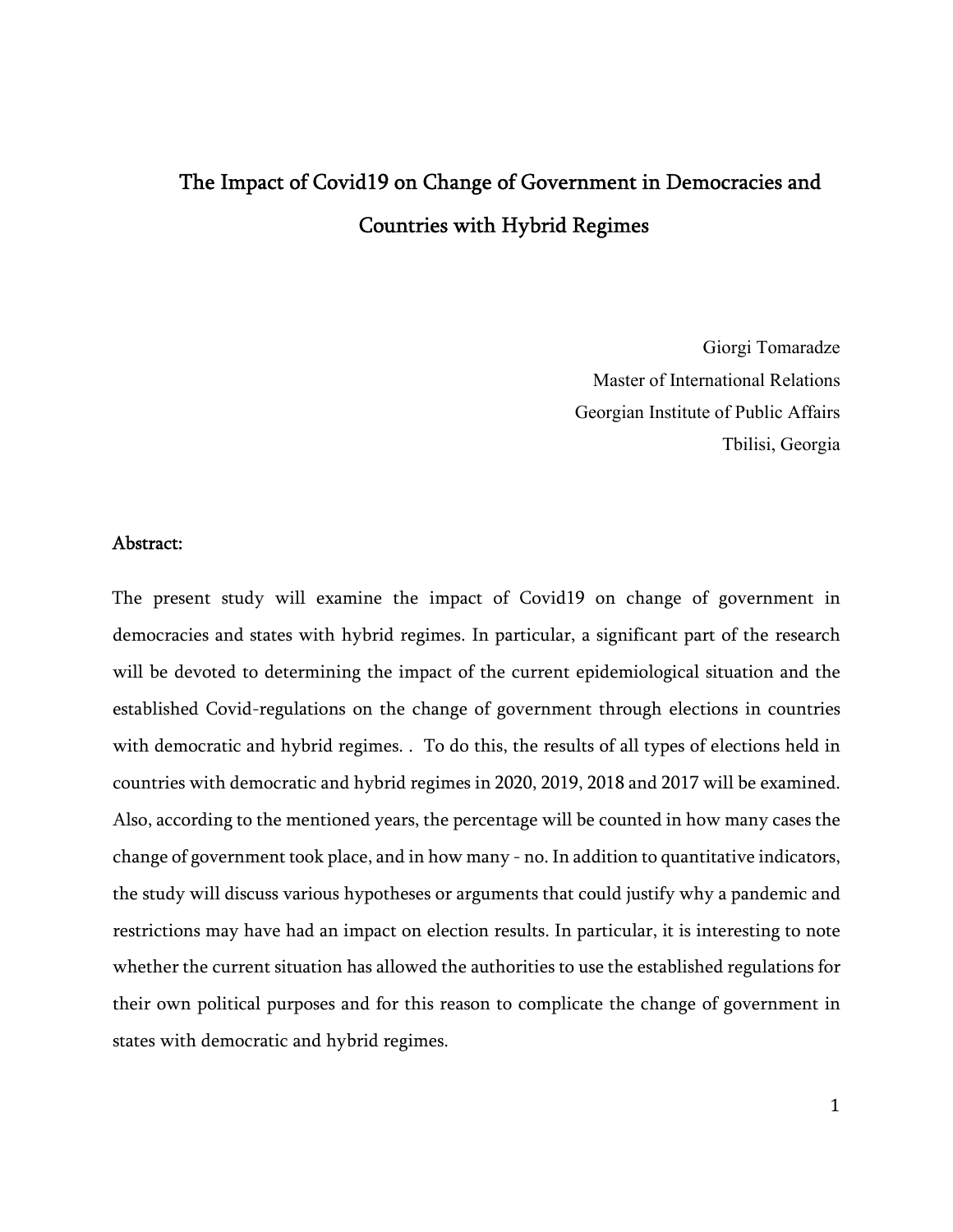Thus, the present study will be able to determine how different the rates of change of power as a result of the 2020 elections were compared to previous years. It should also be noted that alternative approaches will be considered in the study, which will increase the credibility of the present paper. However, despite some exceptions, the present study revealed that the 2020 elections were characterized by some difficulties, indicating the influence of Covid19 on the conduct of the electoral process and its consequences.

Key Words: Covid19; Democracy; Government; Elections.

#### **Introduction**

The Covid-pandemic , which began in 2020, has had a significant impact on the social, economic and political situation of almostevery state. To manage the epidemiological situation, countries were forced to impose a curfew and introduce various regulations that restricted political rights. These regulations have affected various aspects of public life and the political process, including the electoral environment and its rules. In particular, due to the epidemiological situation, almost in all countries the pre-election campaign and the elections themselves were conducted with the background of covidregulations. This circumstance may have complicated the change of government, especially in countries with hybrid regimes, where democratic values are weakly developed.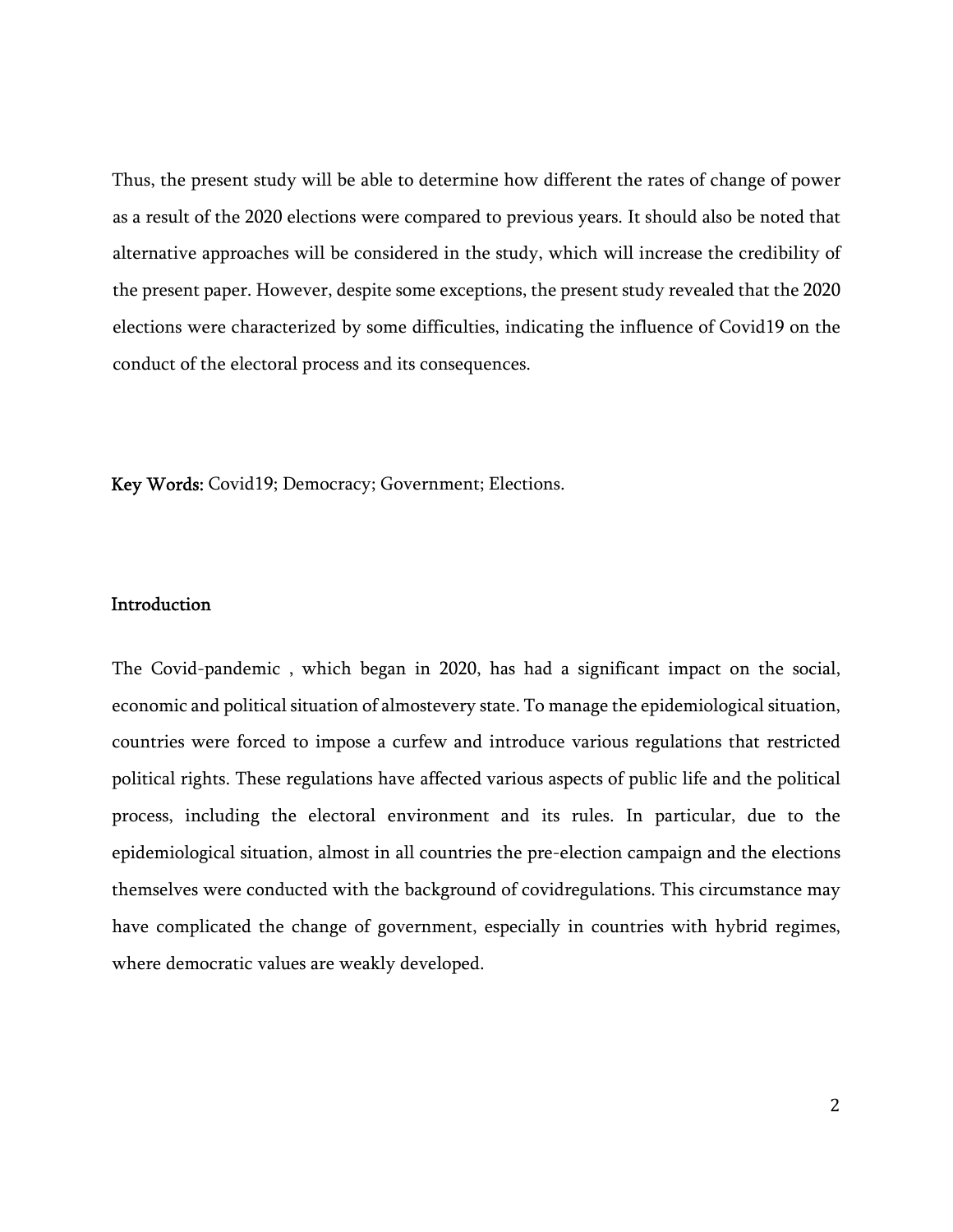In view of the above, the present paper aims to investigate whether the pandemic has enabled the ruling political forces to become more involved in the election process and as a result have had a negative impact on the electoral process. Therefore, it is necessary to determine on this basis whether the covidregulations had a real impact on the rate of change of government in countries with democracies and hybrids. The present study is an academic paper, therefore, various research methods will be used for the research purposes, including empirical data analysis.

#### Purpose of Research

The aim of the present study, as mentioned above, is to determine the impact of Covid19 on the rate of change of government in states with democracies and countries with hybrid regimes. In particular, after analyzing the quantitative indicators, it should be assessed how different the rate of change of government in 2020 was in the countries with democratic and hybrid regimes compared to previous years (2017; 2018; 2019). Therefore, this study should answer the following questions:

- Does the rate of change of government following the 2020 elections differ from those of previous years?
- If the study found that the percentages of change of government in 2020 differ from those of previous years, then what were the reasons for this change?

Thus, in order to answer the above questions, this paper will use various quantitative indicators, qualitative research or empirical analysis, which will enable the study of the role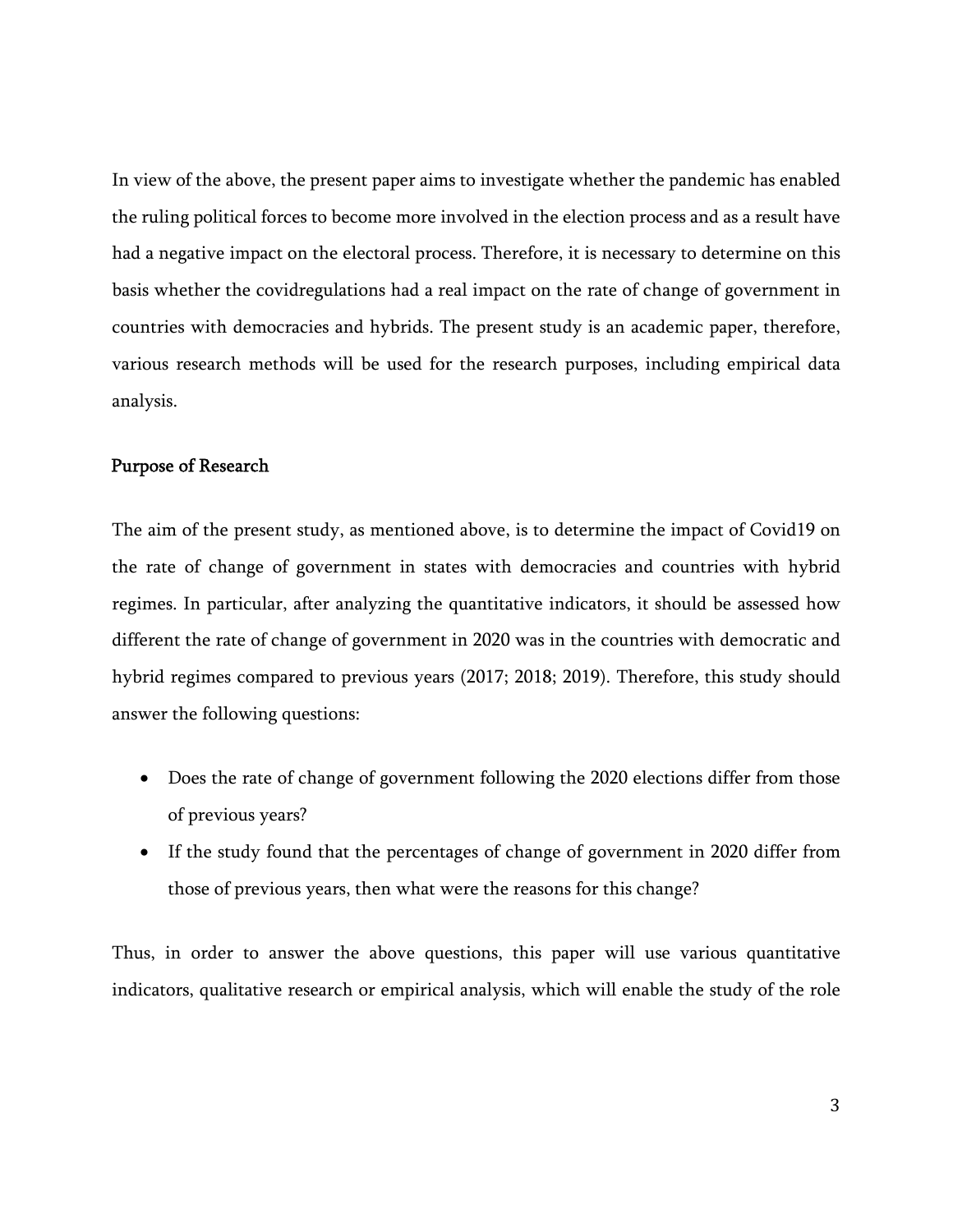of restrictions against co-epidemic in the change of governments in hybrid countries, which ultimately achieves the research goal.

# Methodology

The study aims to determine a causal relationship, on the one hand, between the Covid19 (independent variable) and the change of government (dependent variable) through elections in countries with democracies and hybrids. Therefore, it is necessary to examine the results of all types of elections in 2020 in the target group countries. Then, it is necessary to determine the percentage of cases of change of government, and to compare this data with the figures of previous years.

The target group of the study is the countries of democratic and hybrid regimes. First of all, for the purposes of the study, it should be determined which countries are the democracies and hybrid regimes. To do this, the study will use date published by Freedom House in 2020. In particular, the organization is considered to be one of the most authoritative and reliable sources in the academic field. Freedom House uses the Gastil Index to measure the degree of governance of states, which measures the degree of civil and political rights in a state. In particular, on a 7-point scale, three types of countries are defined on the basis of the corresponding scores for the states: 1) Free; 2) Partly-free; 3) Not Free. In the present study, the target countries are the first (Free) and the second category (Partly-Free) countries.

The study will also use the data published by The Economist Intelligence Unit, which provides an additional indicator for classifying states' regimes and increases the reliability of the study. The EIU classifies states by governance on a 10-point scale that divides countries into four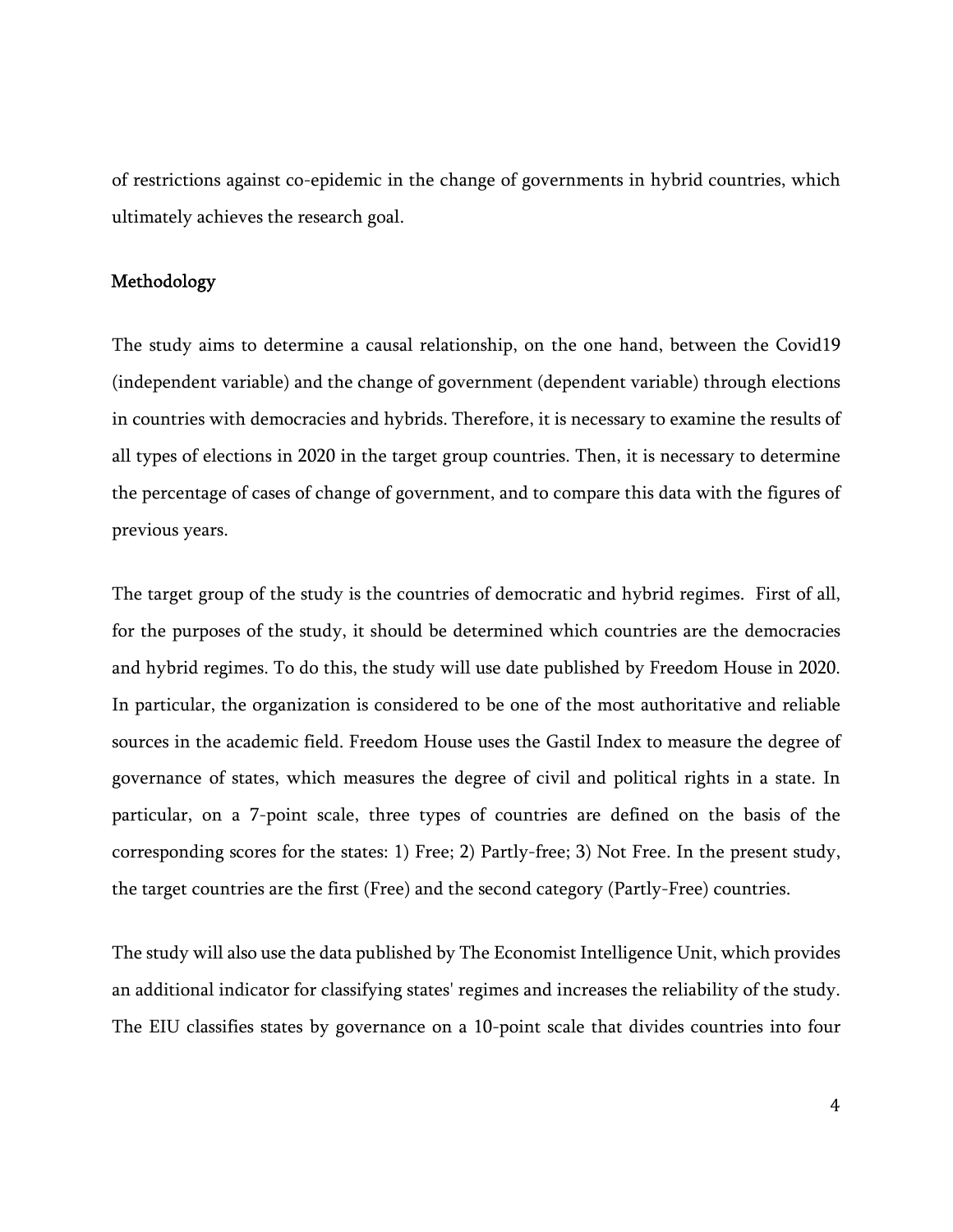types: 1) Full Democracy; 2) Flawed Democracy; 3) Hybrid Regime; 4) Authoritarian. In the present study, the target group of countries are the first (Full democracy), the second (Flawed Democracy) and the third category (Hybrid Regime) countries.

States with democratic and hybrid regimes were deliberately selected for this study, as elections are held regularly in such countries and it is possible to change the government. It should be noted, however, that the hybrid regime is characterized by certain elements characteristic of an authoritarian regime, such as voter bribery, intimidation, obstruction of the activities of opposition parties, and so on. Consequently, Covid19 could have a real impact on the conduct of the 2020 elections in the countries with hybrid regimes. Thus, it should be noted that the authorities were given the opportunity to use more power and introduce a state of emergency, as well as to restrict the basic human rights recognized by the Constitution by imposing various regulations, which itself could affect the electoral process.

However, it should be noted that the study will not consider data from authoritarian or other types of non-democratic states. In particular, elections in this type of state has a purely formal nature, and opposition political parties are not given a real opportunity to change government through elections. The main reasons for this are the peculiarities of authoritarian regimes, such as: persecution of opposition political parties and their leaders, harassment of critical media, voter bribery or intimidation, use of disproportionate force against peaceful demonstrators, falsification of ballot papers, etc. Therefore, in countries with authoritarian regimes, it is selfevident that the possibility of a change of government through elections is virtually ruled out, making the analysis of such state data irrelevant to the present study.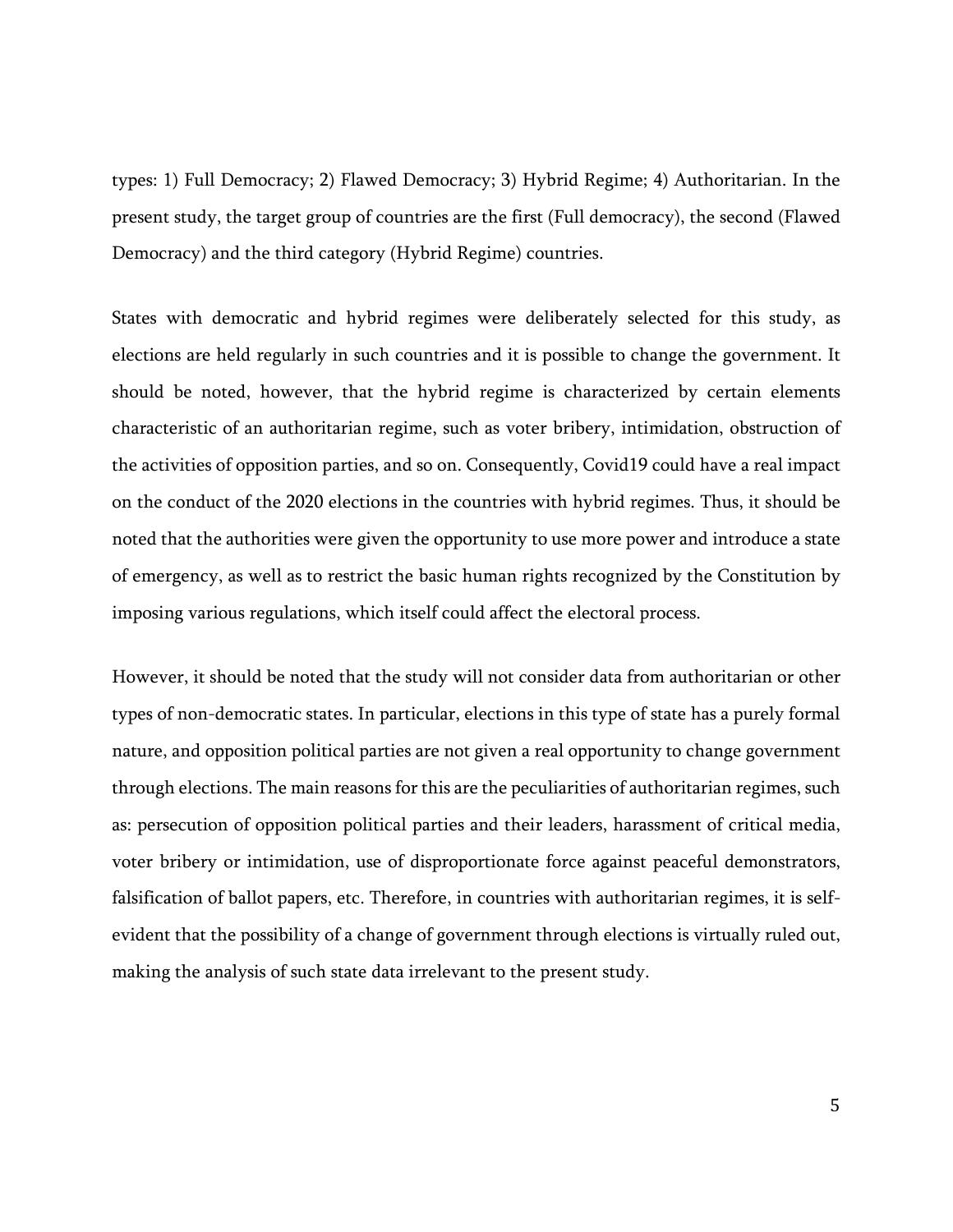After defining the countries with democratic and hybrid regimes, the results of all types of elections held in the countries with the mentioned regimes in 2020, 2019, 2018 and 2017 should be examined. In particular, the percentages of the results of all types of elections in democratic and hybrid countries in 2020, 2019, 2018 and 2017 will be calculated on the basis of quantitative indicators. Especially, in each election, it must be determined whether there has been a change of government. It is important to clarify that the present study will discuss the results of both presidential, parliamentary and local elections.

For the purposes of the study, it needs to be clarified what the change of government means. In particular, the change of government following the parliamentary elections is a case in which the majority of voters supported the opposition political parties. As a result, the ruling party lost its parliamentary majority. Also considered a change of government is the case when the opposition parties received a sufficient number of votes, which made it possible to form a coalition government.

As for the presidential election, in this case the change of government will mean all the "cases" where the candidate nominated by the opposition party won in the first or second round and replaced the incumbent president. In the case of local self-government elections, attention will be paid to the number of votes received by opposition political parties in this or that administrative unit.

The above-mentioned years were deliberately selected. Especially, comparison of the results of the elections held in 2017, 2018 and 2019 with the results of the 2020 elections will show how different the rates of change of government were between the figures of 2017-2018, 2018- 2019 and 2019-2020.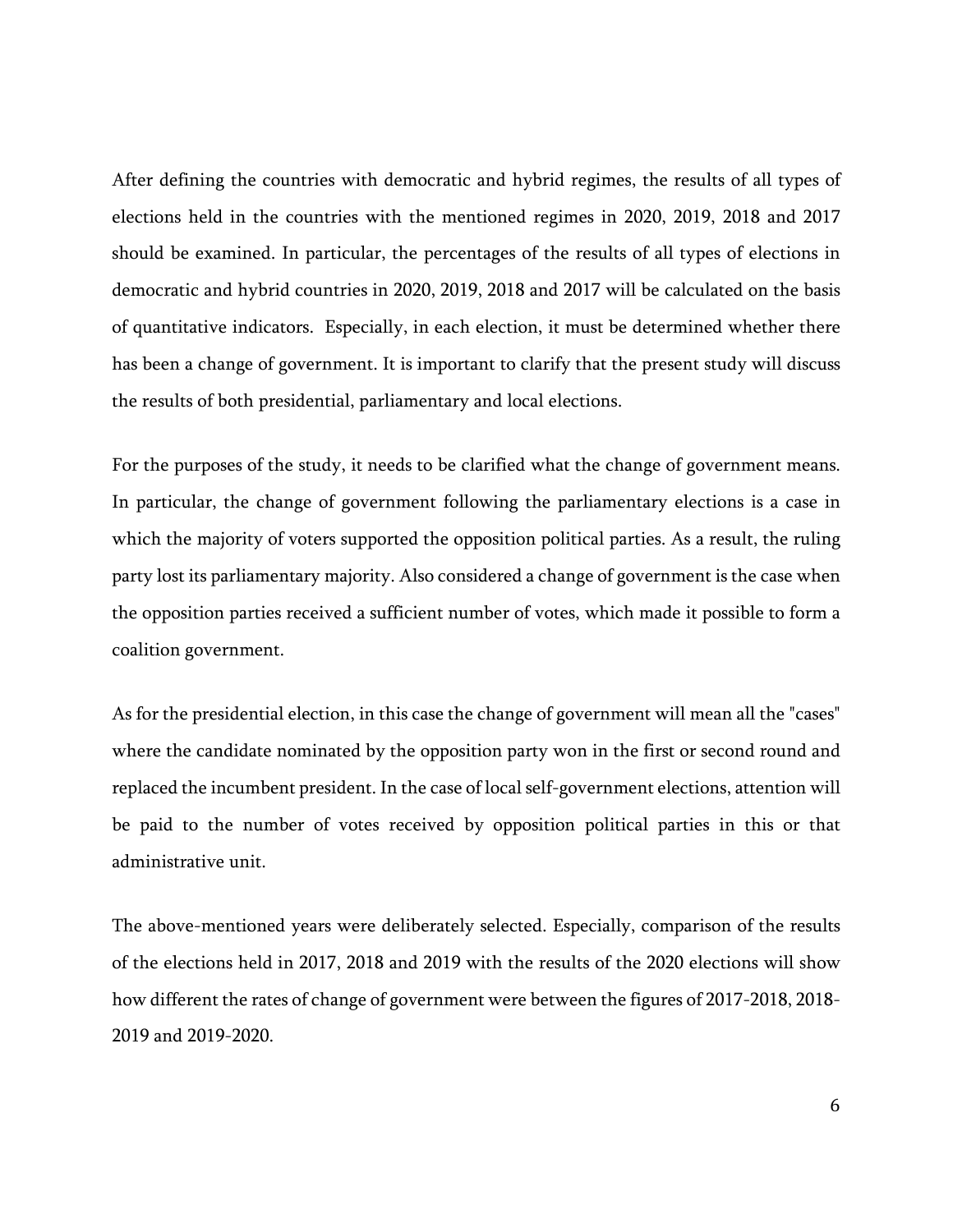In addition to quantitative research, this paper will also use qualitative research methods, such as reviewing a specific "case", a scientific article, information published by an authoritative organization, or the media related to the results of elections in the states. For example, the study will use materials published by the BBC, Human Rights Watch and the OSCE. Thus, both qualitative and quantitative research methods will be used to achieve the research goal.

It should also be noted that the use of the above research methods ensures the reliability and validity of the research. In particular, in terms of reliability, the measurement mechanisms used in the study (analysis of election results in respective years in countries with democratic and hybrid regimes) are a reliable indicator of the achievement of the research objective. As for the validity, the variables presented in the study are useful for determining the causality, since the comparison of the percentages of the election results according to the respective years objectively reflects the existing data and is not based on a subjective assessment of various authors.

Also, after the results of the 2020 and 2019 elections are examined and the percentage of change of government in each year is determined, the above results will be compared with the results of the 2018 and 2017 elections. In particular, in this way, on the one hand, the validity of the survey will be ensured, and on the other hand, it will be possible to determine whether there is a significant difference between the results of the elections held in 2020-2019, 2019- 2018 and 2018-2017.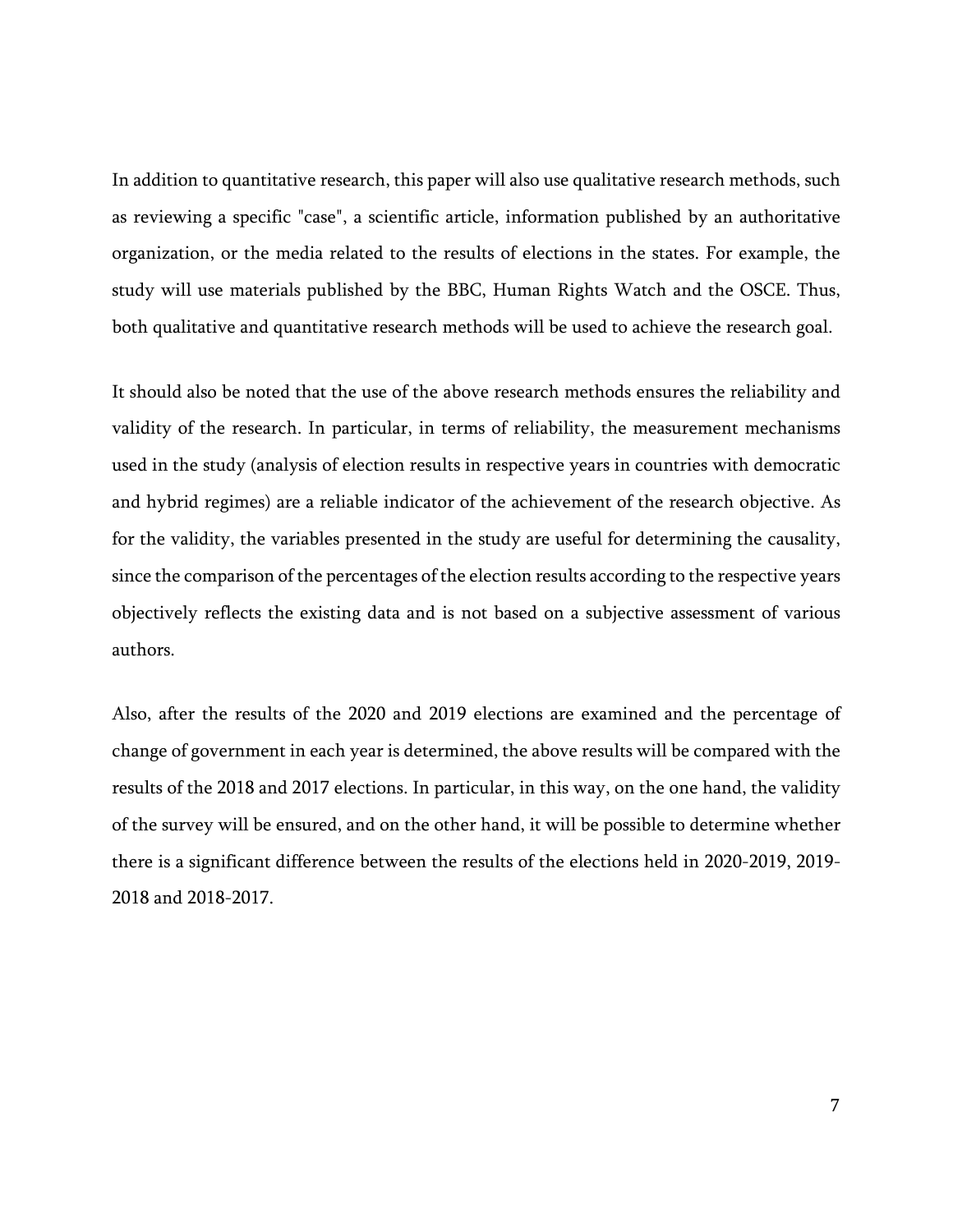# Analysis

As mentioned above, Covid19 had an impact on the economic and political environment of almost every state. Covid19 affected on the rules of the election campaign and elections itself, which was mainly due to the current epidemiological situation and the restrictions imposed by the government. Therefore it is interesting to determine whether: the enacted regulations contributed to the victory of the authorities in the countries with democratic and hybrid regimes during the elections or did less restrictions contribute to the victory of the opposition political parties, which requires to discuss the following arguments to support this hypothesis:

#### a) Impact on International observer organizations

First of all, it should be noted that the restriction of international traffic by states has had a significant impact on various aspects, including the electoral process. In particular, in some cases, for example in the Mongolian parliamentary elections <sup>1</sup> , due to restrictions on international traffic, international observation missions were not allowed to attend the elections. Consequently, the current situation was detrimental to the electoral process, as international observer organizations are impartial and authoritative organizations that objectively assess the electoral environment and election irregularities. Therefore, the authorities were allowed to use the current situation for their own electoral purposes, as less involvement of international observer missions in the electoral process encouraged the ruling party to violate electoral legislation.

<sup>&</sup>lt;sup>1</sup> Mendee Jargalsaikhan, asiapacific.ca, "Democracy in the Time of Covid-19: Mongolia's Parliamentary Election", July 14, 2020

https://www.asiapacific.ca/publication/democracy-time-covid-19-mongolias-parliamentary-election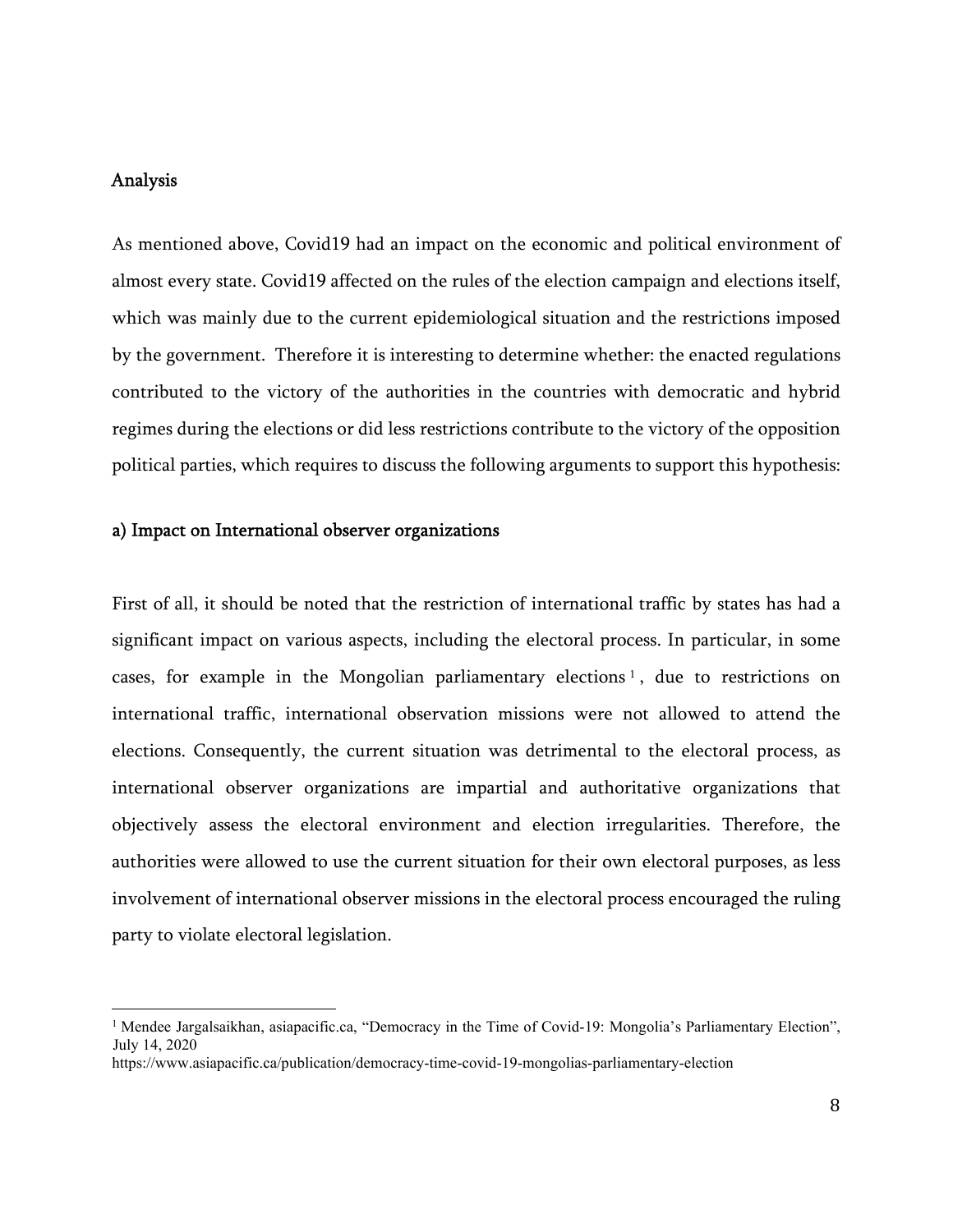#### b) Impact on Political Parties

Restrictions imposed by the government also affected the activities of opposition political parties. In particular, in some cases, for example in the pre-election campaign of the Serbian parliamentary elections<sup>2</sup>, due to the epidemiological situation, the constitutionally recognized freedom of assembly and demonstration was restricted, and it was forbidden to gather more than a certain number of people in outside . This regulation, in fact, deprived the opposition political parties the opportunity to express their protest against decisions made by the government. Also, most importantly, they were not given the opportunity to hold meetings in different cities or regions and meet with their own voters, which is one of the important parts of conducting a full-fledged election campaign.

# c) Impact on Voters

Government restrictions are also linked to creating certain barriers for voters. In particular, it is noteworthy that the authorities imposed local restrictions to control the epidemiological situation, which meant closing the cities or the settlements. Consequently, it further complicated the mobility of voters to the polling stations. Another important circumstance is that, due to the fear of spreading the virus in general, it was possible for a certain number of opposition voters to refrain from going to the polls, as opposed to pro-government voters, who are usually easier to mobilize using administrative resources.

<sup>&</sup>lt;sup>2</sup> ndi.org, "Serbia's June 2020 Elections"

https://www.ndi.org/sites/default/files/Serbia%E2%80%99s%20June%202020%20Elections%20Public%20Report.p df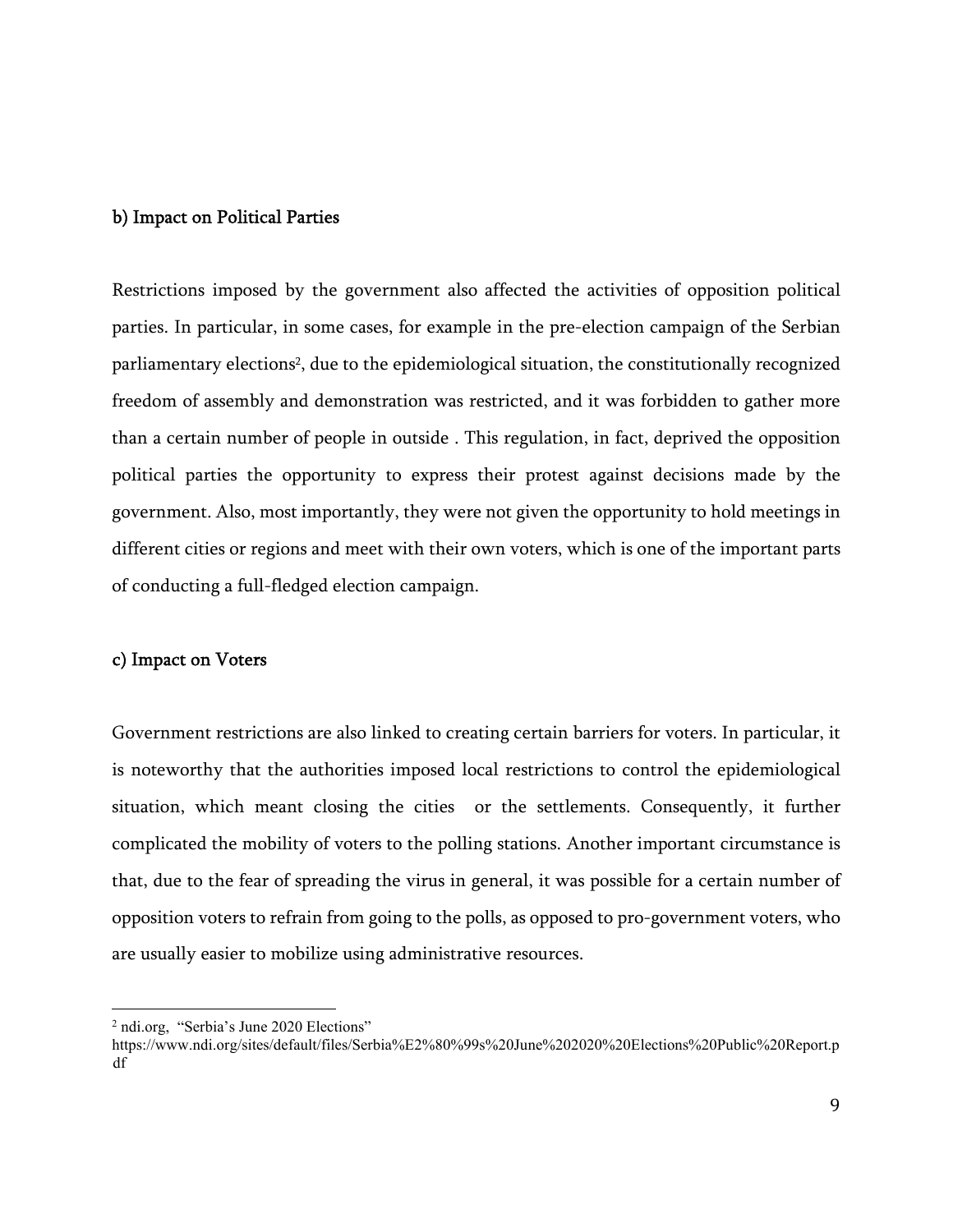# d) Impact on the pro-government campaign

The victory of the government in the elections was in some cases facilitated by its effective policy against Covid19. In particular, successfully managing the epidemiological situation and maintaining low rates of deaths and infections by taking various precautionary measures helped to popularize the government and increase its prestige, which in itself could have a positive impact on the election results of the ruling political party.

# Empirical Analysis

Based on data from Freedom House and the Economist Intelligence Unit used in the study, states of democratic and hybrid regimes were identified. Data on elections in democratic and hybrid countries were also established using the IPU Parline database.

In 2020, a total of 45 presidential, parliamentary and local elections were held in countries with democracies and hybrids, of which 30% had a change of government and 70% did not. It should be noted, however, that since the 2020 elections, 22 have been held in countries with hybrid regimes and 23 in democracies.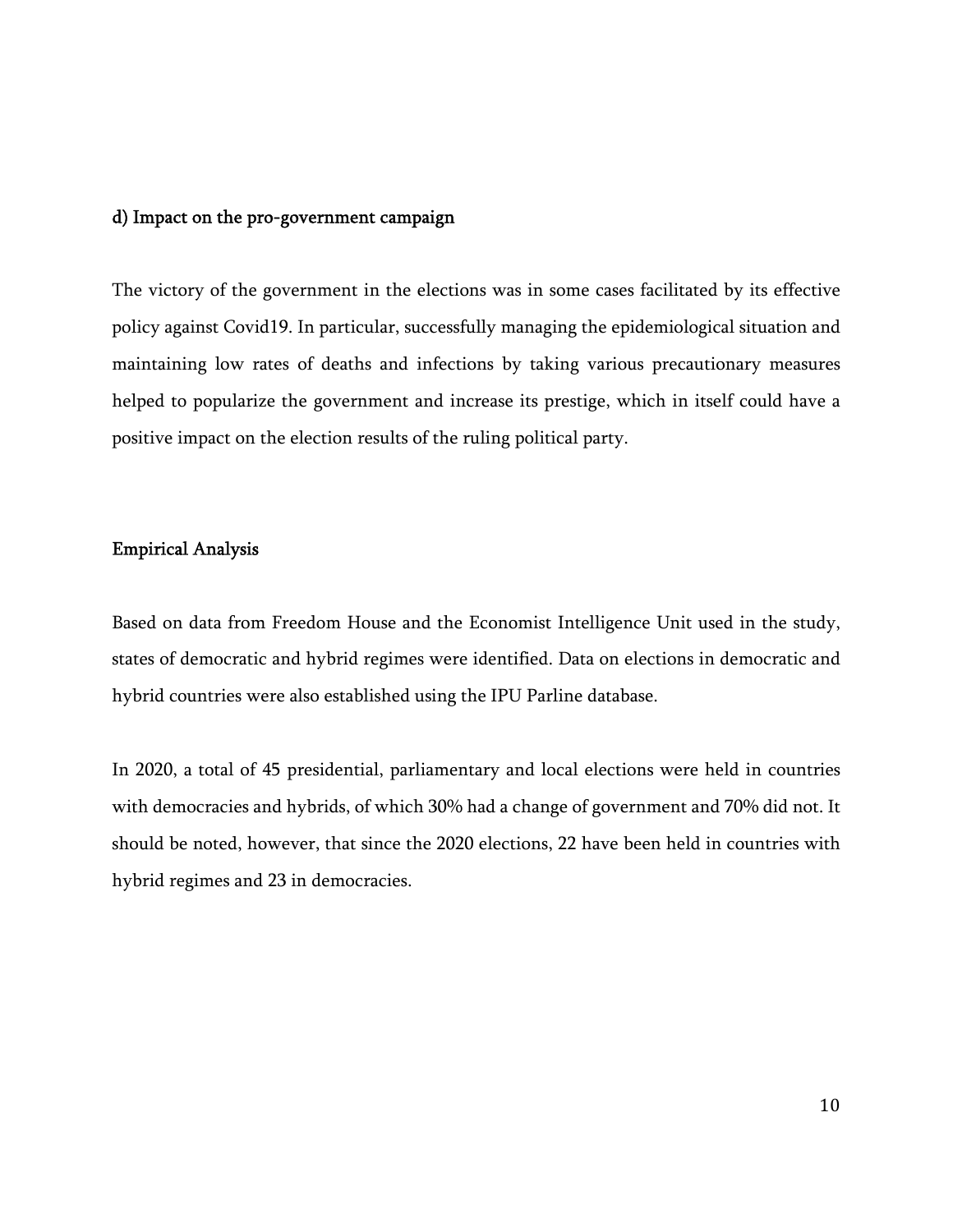

In 2019, a total of 50 presidential, parliamentary and local elections were held, of which 47% had a change of government and 53% did not. In addition, it was held in 22 countries with hybrid regimes and in 28 democracies. Therefore, it is evident that even in this case, the rate of change of government was lower, but compared to 2020, the rate of change of government is much higher, which supports the hypothesis expressed in the present study that in 2020 the rate of change of government was lower in democracies and hybrid regimes.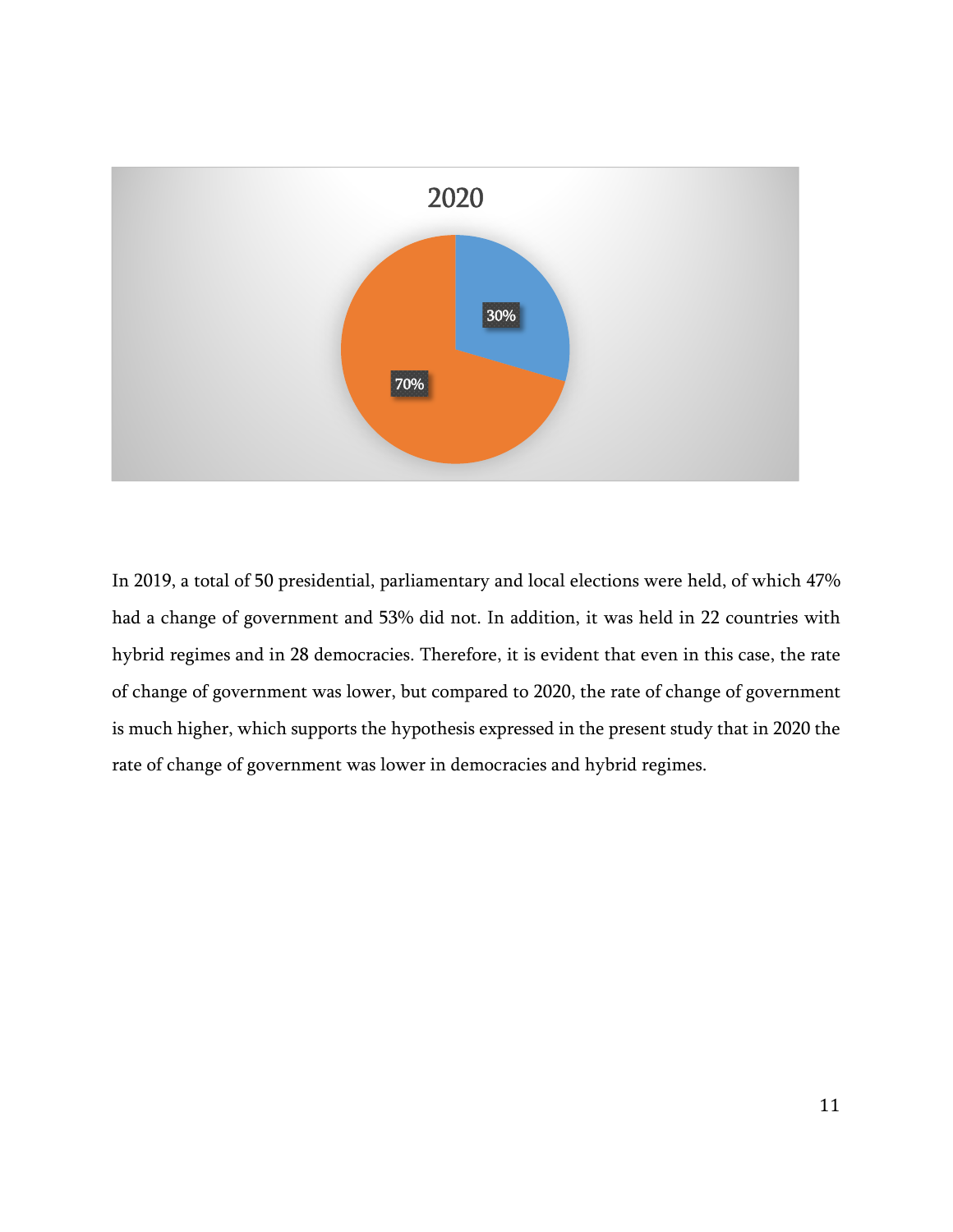

As for the elections held in countries with democratic and hybrid regimes in 2018, a total of 35 parliamentary, presidential and local elections were held, of which 39% were in power and 61% were not. However, 22 elections were held in hybrid countries and 13 in democracies. In this case, it is evident that the rate of change of government is lower compared to the results of the 2019 elections, however, this figure is still higher than the percentage of change of government as a result of the elections in 2020.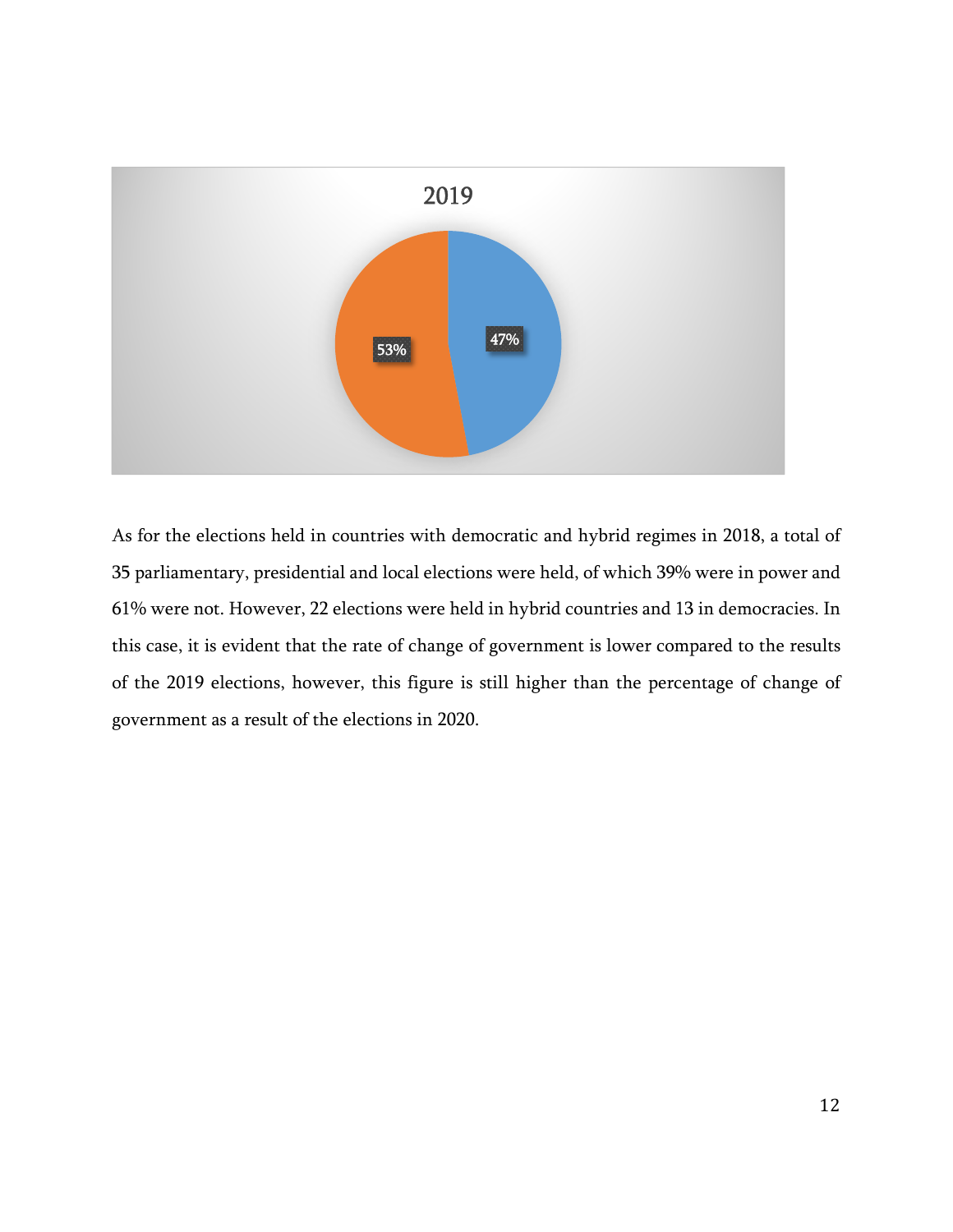

In the case of the 2017 parliamentary, presidential and local elections, a total of 32 elections were held, of which 29% had a change of government and 71% did not. However, in this case the rate of change of government is the lowest even compared to 2020.

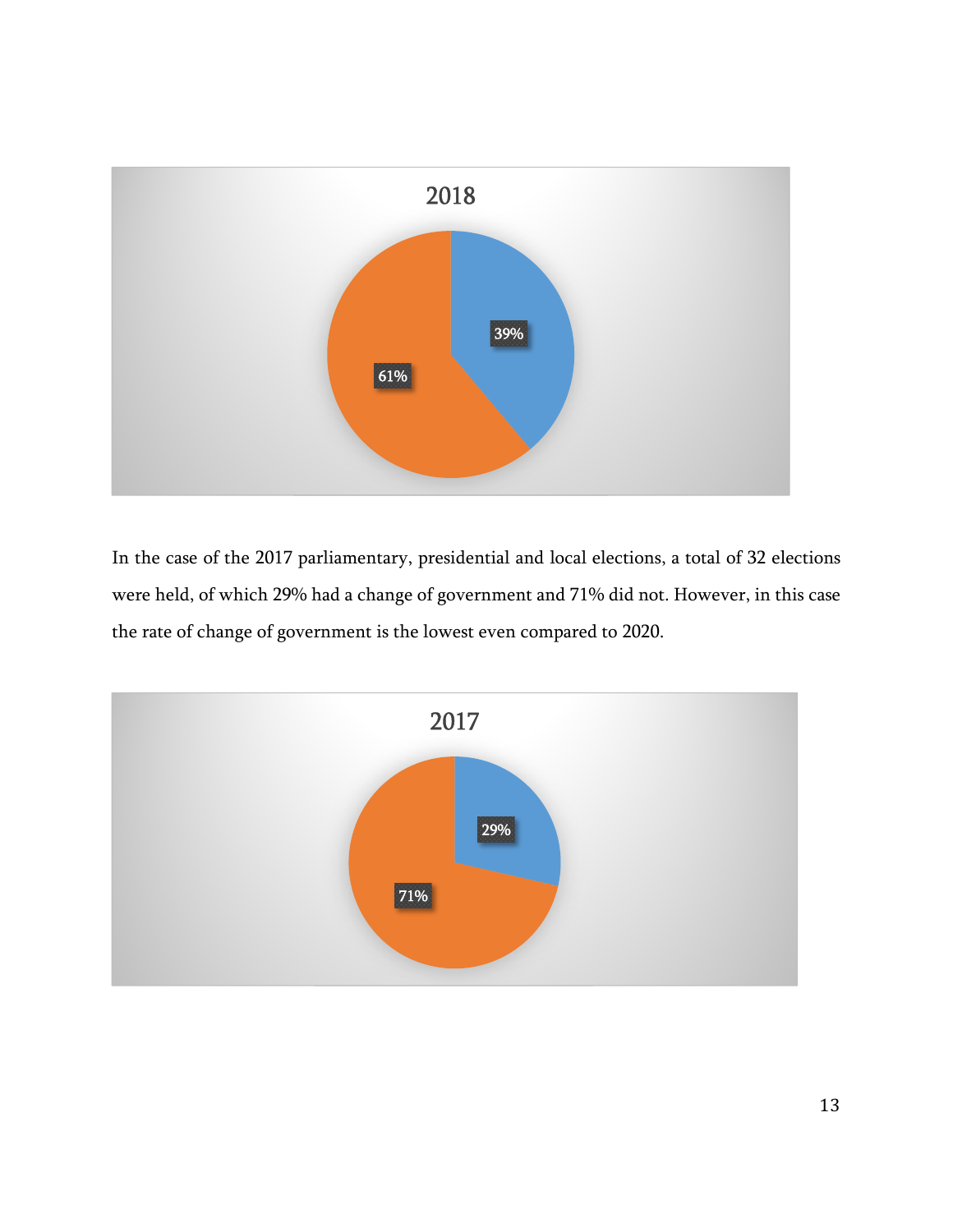The diagram below shows the general data examined as a result of the present study on the percentages of change of government by the study period.



For the purposes of the present study, it is important to pay attention to the comparative analysis of election results. In particular, according to the given diagram, based on the comparison of the results of the elections held in 2017 and 2018, it is determined that the percentage of change of government in 2018 was much higher than it was in 2017. Also, a similar case is observed in the case of the 2019 and 2018 election results, where the percentage of change of government in 2019 was higher than in 2018. However, there are already different figures when comparing the data for 2020 and 2019, since in 2020 the rate of change of government was much lower than in 2019. Therefore, it can be said that the dynamics of change of government was increasing during the study period and the percentage of change of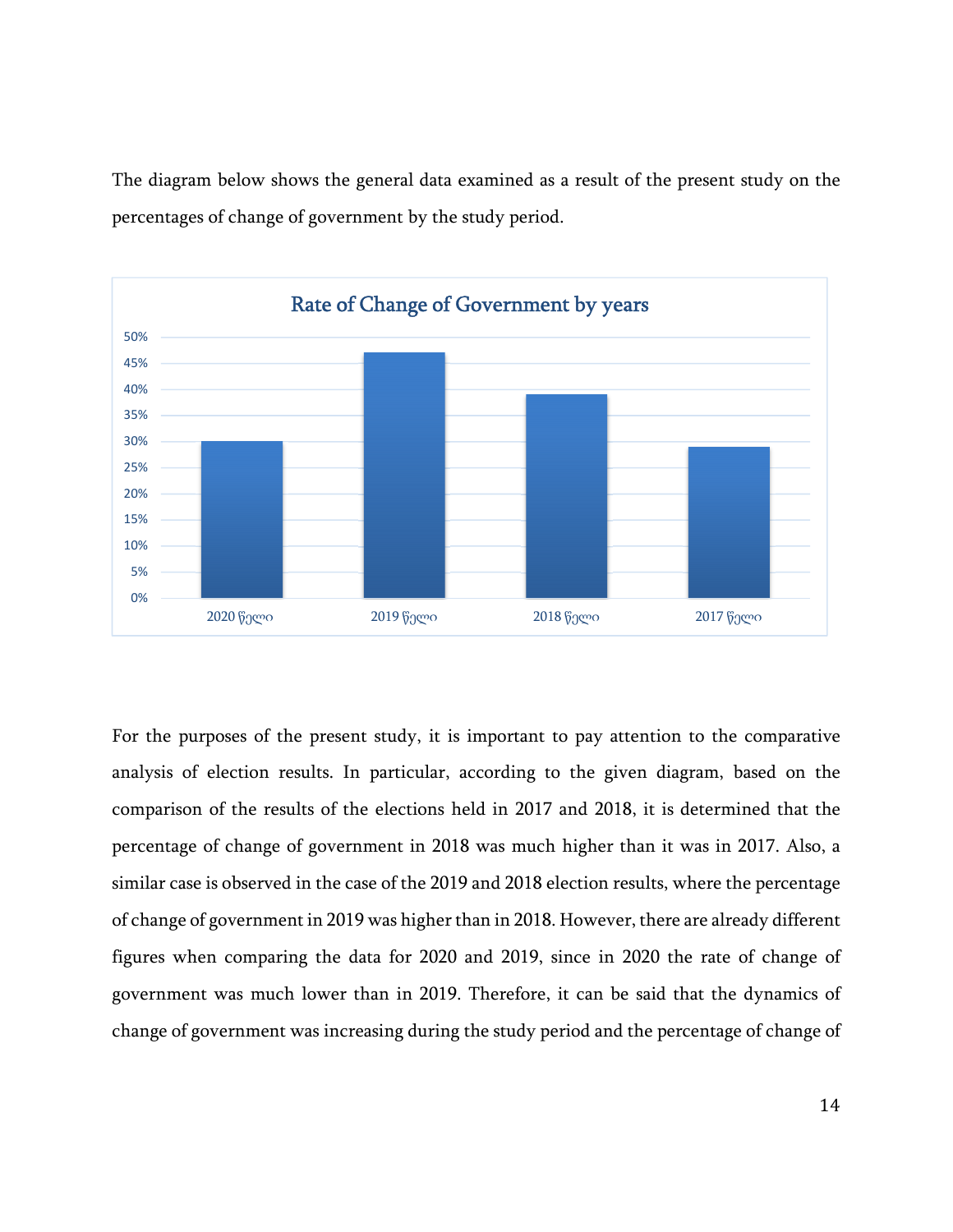government in the countries with democracies and hybrid regimes increased with each subsequent election year. Explain the influence of Covid19 and the restrictions imposed by the government on the electoral process.

The study found that overall, the percentage of changes in government in the 2020 elections in countries with democracies and hybrid regimes was lower than in other years, except for the 2017 data. Therefore, the focus may be on certain issues. In particular, it is possible that in the states where there was a change of government in 2020, on the one hand, this was due to the wrong policies of the government, and on the other hand, it is possible that in various countries there were no strict restrictions and the government had less opportunity to influence elections. Therefore, in the case of the 2020 elections, two cases are interesting: in the states where the change of government took place, was it due to the fact that: a) the government did not manage the epidemiological situation well; Or b) there were fewer regulations imposed by the authorities that prevented the election campaign and the election process from being disrupted. And in the cases where a change of government failed, was it due to the strict restrictions imposed by the government, as a result of which the ruling party was able to interfere in the elections and use the imposed regulations for political purposes. These circumstances require further analysis by considering specific examples. Given the above, specific examples of countries with democratic and hybrid regimes need to be considered separately.

#### a) Covid19 prevented a change of government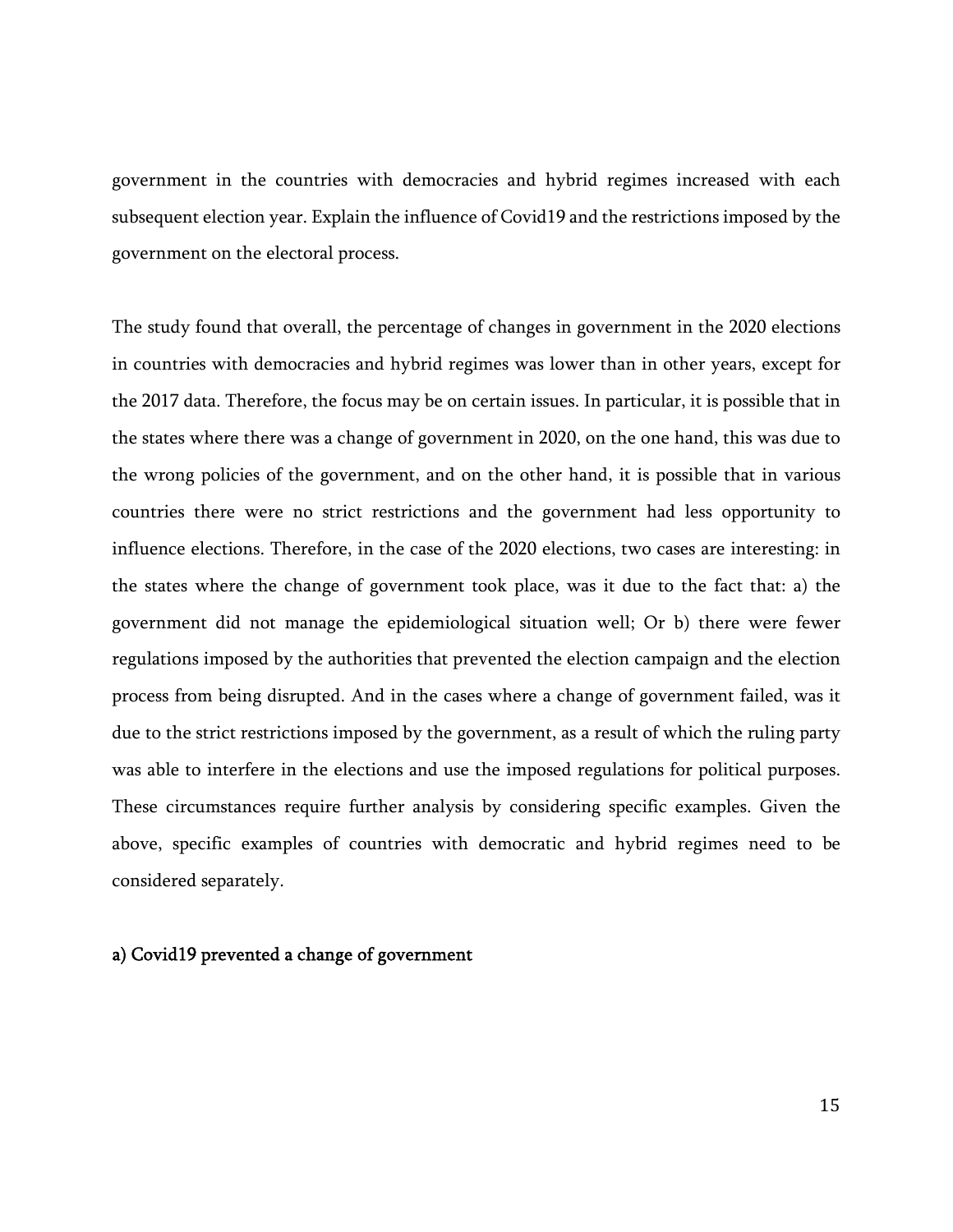In countries with hybrid regimes, Covid19 has had a significant impact on the conduct of elections. In particular, Covid19 prevented a change of government in some states. For example, in the 2020 Serbian parliamentary elections, the ruling team (SNS-Coalition) won 60% of the vote. In particular, due to the state of emergency imposed by the Serbian authorities, opposition political parties were not allowed to conduct a full-fledged election campaign and meet with their supporters. So, it had an impact on the election results. However, the NDI report states that the Serbian government used measures against the Covid19-pandemic for its own PR campaign, which in turn contributed to the victory of the ruling party in the elections.<sup>3</sup>

#### b) Government has changed due to political or economic circumstances

In addition to the specific cases discussed above, it is also necessary to analyze cases where the government has changed, which was largely due to a political or economic crisis. For example, in the 2020 Bolivian general election, the candidate of the opposition political party (Movement for Socialism) won, receiving 55% of the vote. The Bolivian election is a different case, as the change of government here depended more on the economic and political crisis in the country, rather than Covid19 and its subsequent regulations. In particular, the results of the 2019 general elections in Bolivia were annulled and the population had a sharply antigovernment sentiment, which in turn had an impact on the re-run in the 2020 general elections and contributed to the victory of the opposition political party.

<sup>3</sup> ndi.org, "Serbia's June 2020 Elections"

https://www.ndi.org/sites/default/files/Serbia%E2%80%99s%20June%202020%20Elections%20Public%20Report.p df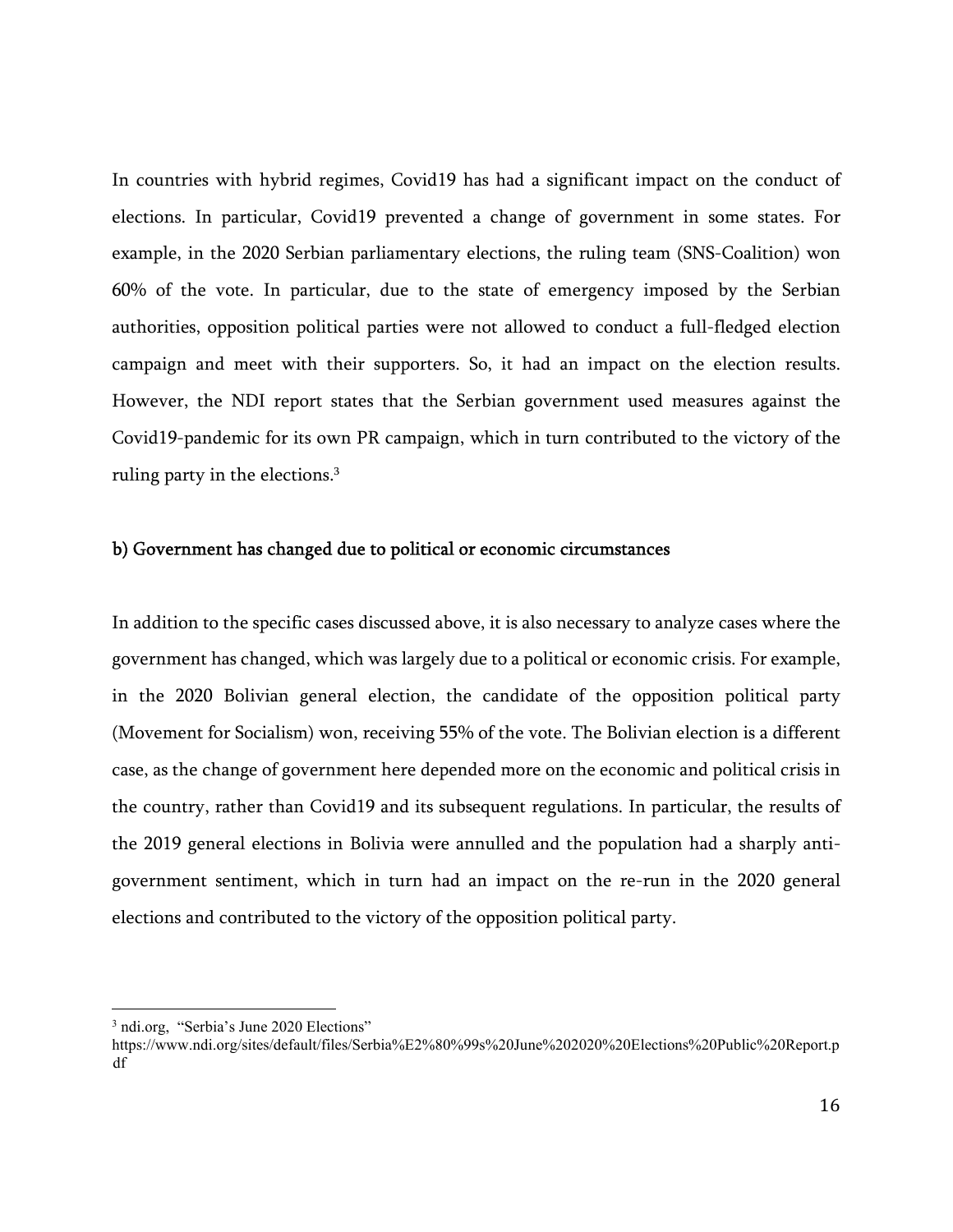# C) Less restrictions and change of government

Covid19 also had an impact on the change of government following the 2020 elections, as did the results of the elections in Montenegro<sup>4</sup> and northern Macedonia, where the number of infected people was not as high as in other countries. At the same time, there were no strict restrictions in these countries, which is why the opposition political parties did not interfere in the conduct of the election campaign. Consequently, the change of government in the two countries mentioned above may have been facilitated by the existence of fewer restrictions and the full-fledged running of the election campaign by opposition political parties.

The present study also needs to consider specific cases of parliamentary, presidential or local elections in democracies in 2020.

# A) The government has changed due to the economic crisis

Covid19 had a relatively different impact on elections in democracies and their results. For example, in the 2020 parliamentary elections in Suriname, the Progressive Reform Party won 39% of the vote. In the case of Suriname, the change of government was largely caused due to the economic crisis, which was the result of the policies of the ruling party<sup>5</sup>. However, the defeat of the incumbent president and his party in the parliamentary elections was caused due

<sup>4</sup> ec.europa.eu, "Key findings of the 2020 Report on Montenegro"

https://ec.europa.eu/commission/presscorner/detail/hr/country\_20\_1796

 $<sup>5</sup>$  usnews.com, "Suriname's President Loses Election, Leaves Economic Chaos", June 16, 2020</sup>

https://www.usnews.com/news/world/articles/2020-06-16/surinames-president-loses-election-leaveseconomic-chaos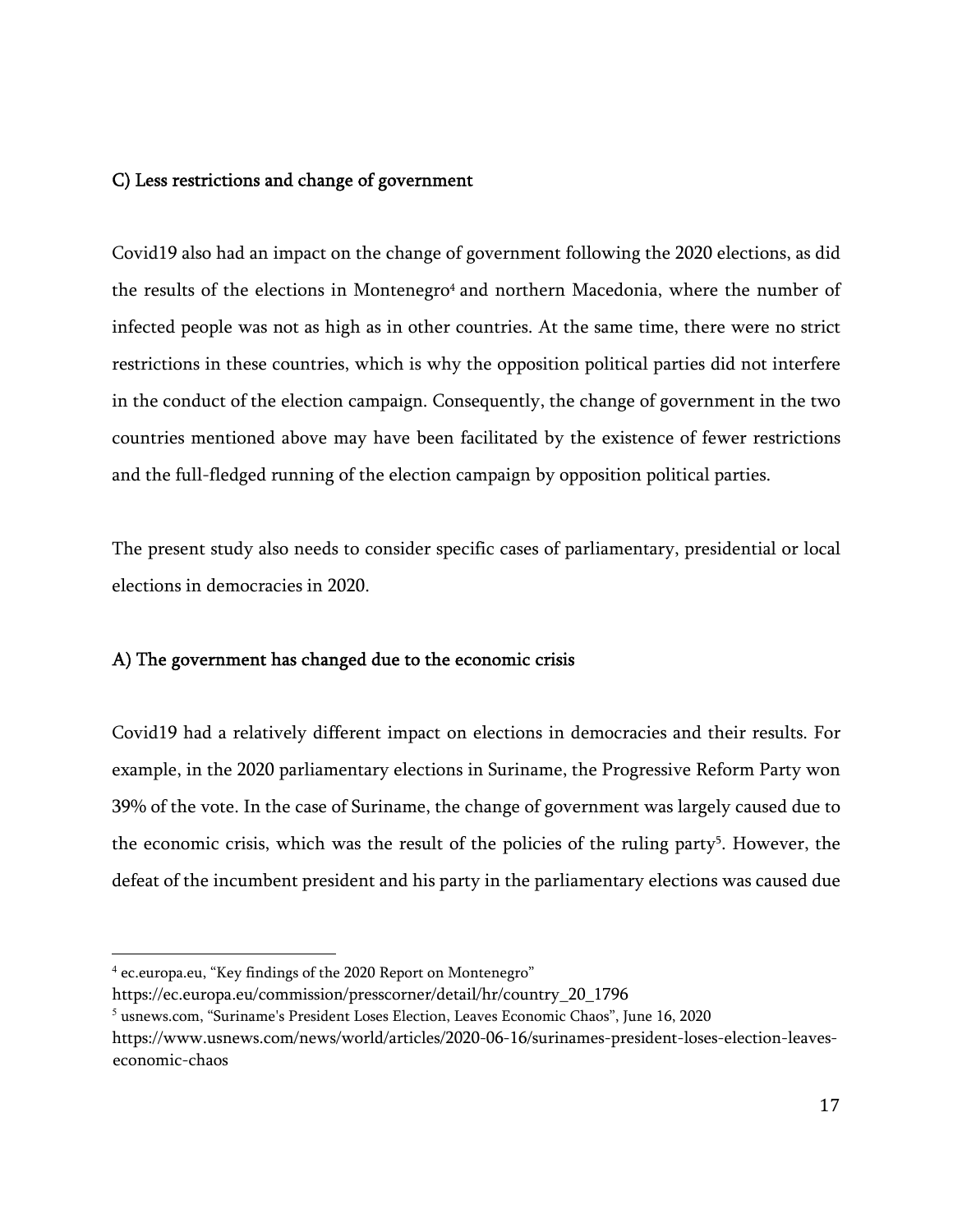to the fact that the president himself was convicted of drug trafficking, which negatively affected his rating.

# B) The change of government was prevented by restrictions imposed by the ruling party

The parliamentary elections held in Mongolia<sup>6</sup> in 2020should be considered . In particular, the ruling party (Mongolian People's Party) won the election with 44% of the vote. Mongolia has imposed various regulations to manage the epidemiological situation, which has prevented opposition political parties from meeting with their supporters and exercising their constitutional rights.<sup>7</sup>

# C) The government has not changed due to the credibility of the population towards the ruling political party

In addition to the above, there are also cases when the government has not changed, but this was mainly due to the fact that the population did not have a strong dissatisfaction with the government. For example, although the government in Poland, Romania and Croatia has not changed, the elections in these countries have been positively assessed by the OSCE and no significant irregularities have been reported during the elections, indicating that the government has not had a negative impact on the elections. And the population had the opportunity to express their will in the elections. Also the parliamentary elections in Slovakia

 $<sup>6</sup>$  dw.com, "Mongolia elections: Landslide win for incumbent MPP"</sup>

https://www.dw.com/en/mongolia-elections-landslide-win-for-incumbent-mpp/a-53933958

*<sup>7</sup>* Mendee Jargalsaikhan, asiapacific.ca, "Democracy in the Time of Covid-19: Mongolia's Parliamentary Election", July 14, 2020

https://www.asiapacific.ca/publication/democracy-time-covid-19-mongolias-parliamentary-election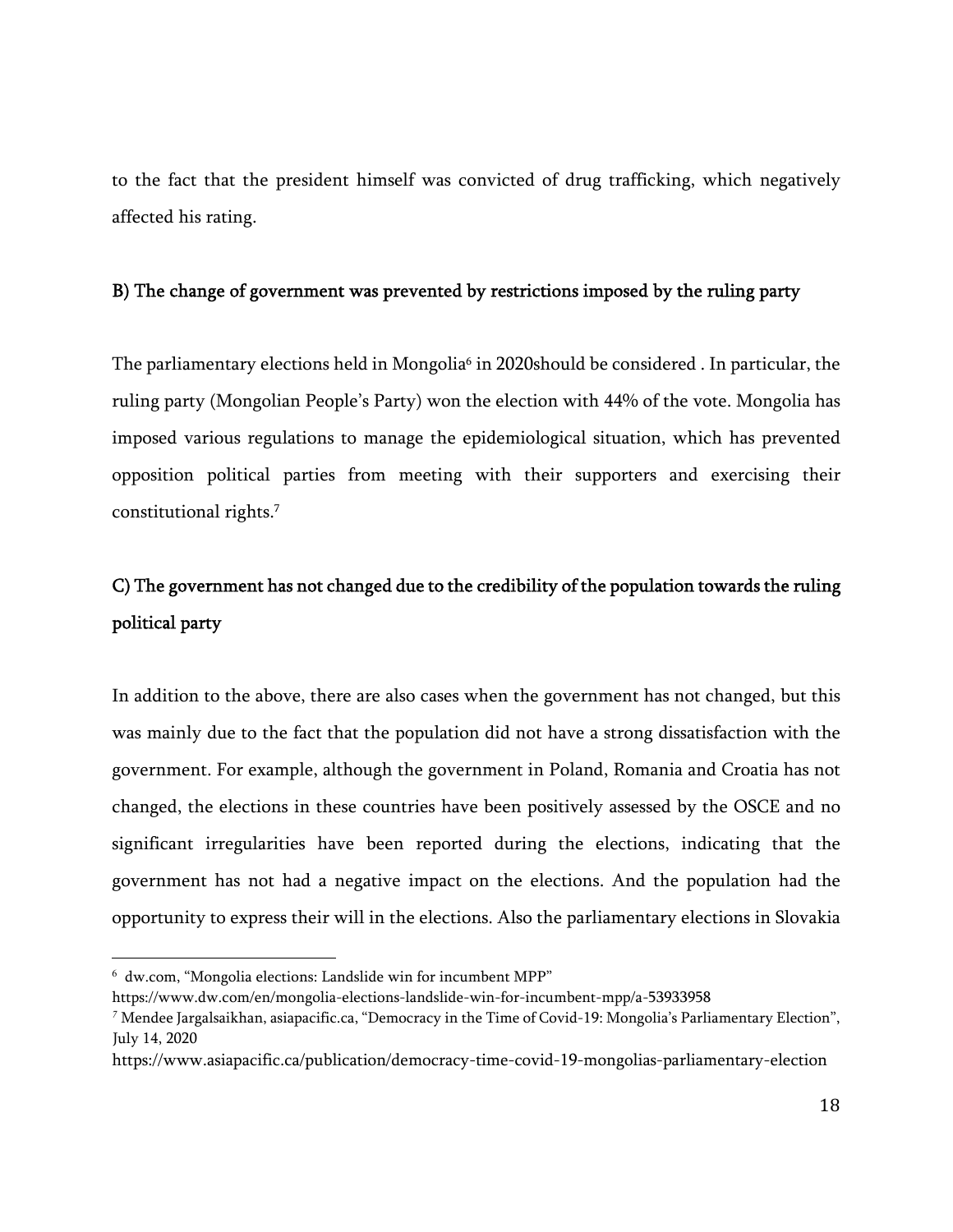should be mentioned, where the government changed, which was largely due to the difficult political situation in the country, rather than the relatively light restrictions imposed by the government.

Thus, the cases discussed in the present study show that Covid19 and the regulations in place to manage the current epidemiological situation have had a significant impact on the conduct of the election and its outcome. However, it should be noted that in some cases Covid19 was not the only determinant of the election results and the victory of a political party, as different indicators, such as economic or political crisis, could have influenced the change of government or the retention of a political party in different countries.

#### **Conclusion**

The study found that Covid19 had an impact on the course and outcome of the 2020 election. In particular, the regulations imposed by the government to manage the epidemiological situation, which restricted human rights, prevented a change of government in countries with democracies and hybrids, as evidenced by empirical analysis.

empirical analysis has shown that Covid19 had an impact on elections in both democracies and hybrids. However, it has had a particular impact on countries with hybrid regimes, as the examples discussed above show that the authorities used the restrictions for various political purposes, such as restricting international traffic, which prevented international observer missions from conducting full-fledged surveillance in various countries . Opposition political parties were not allowed to conduct a full-fledged election campaign as a result of restrictions of fundamental constitutional rights, including restrictions on freedom of assembly and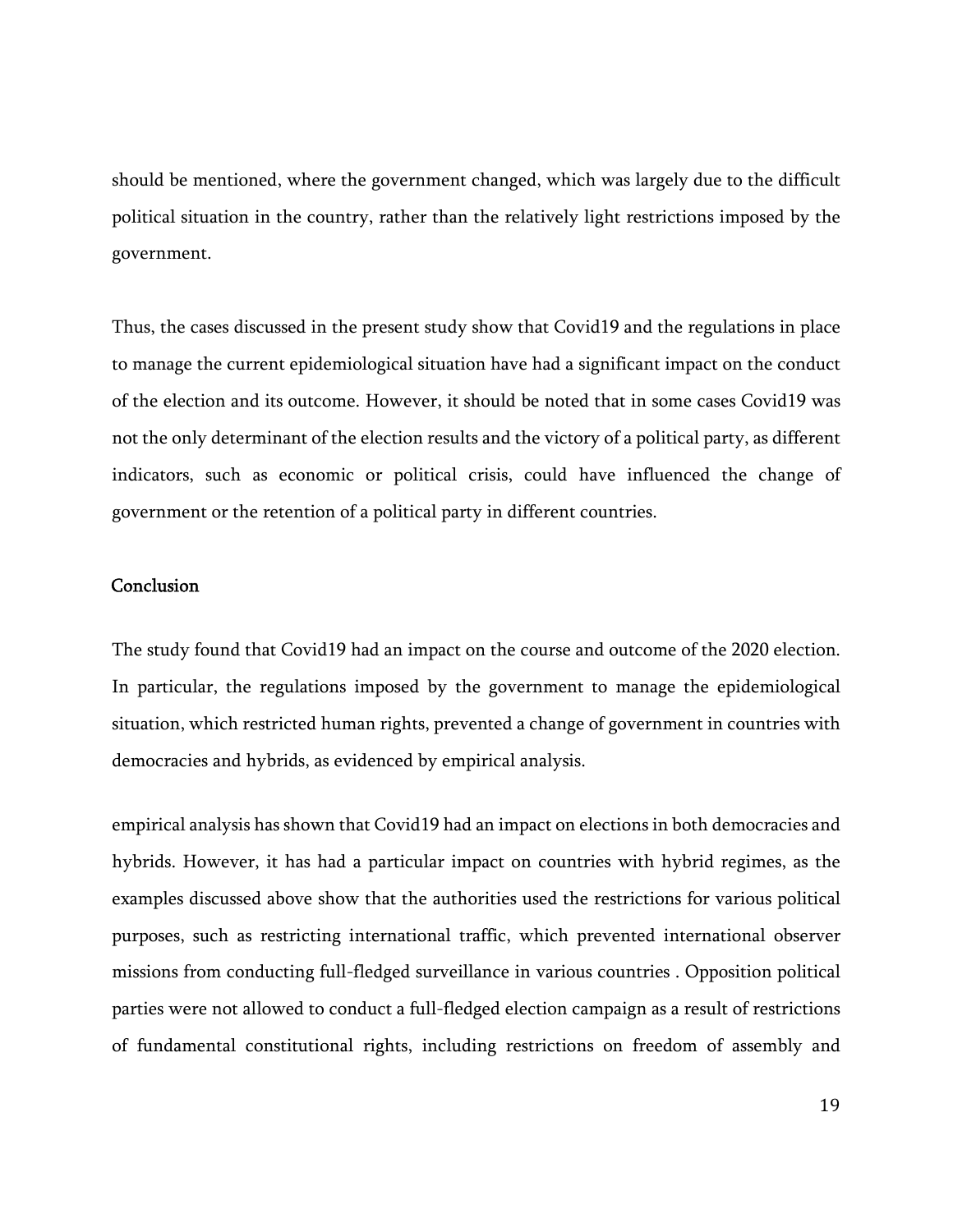expression; Restrictions also violated constitutional human rights, preventing opposition groups from protesting against the government, including dissatisfaction with the epidemiological or economic situation, and so on.

Based on the empirical analysis used in the present study and the review of specific "cases", it is possible to identify the four main indicators that influenced the change of government or the ruling party in the countries with democratic and hybrid regimes.

1) Strict restrictions imposed by the government have allowed the ruling political party to remain in power, preventing opposition political parties, their supporters, and observer missions from actively participating in the election process.

2) The success of the ruling party in general has been facilitated by the successful policies of the ruling party in general and also in the context of managing the epidemiological situation, which is the main reason why the voters supported the ruling party again.

3) The victory of the opposition political party was facilitated by the severe social and political crisis in the country. Consequently, as a result of the dissatisfaction of the majority of the population, a change of government took place through elections.

4) The victory of the opposition political party was facilitated by the few restrictions imposed by the government and the existence of a competitive environment, as a result of which the opposition political parties were able to conduct their pre-election campaign without delay.

Thus, the present study found that Covid19 had a significant impact on the course and results of the 2020 elections in countries with democracies and hybrid regimes, as evidenced by the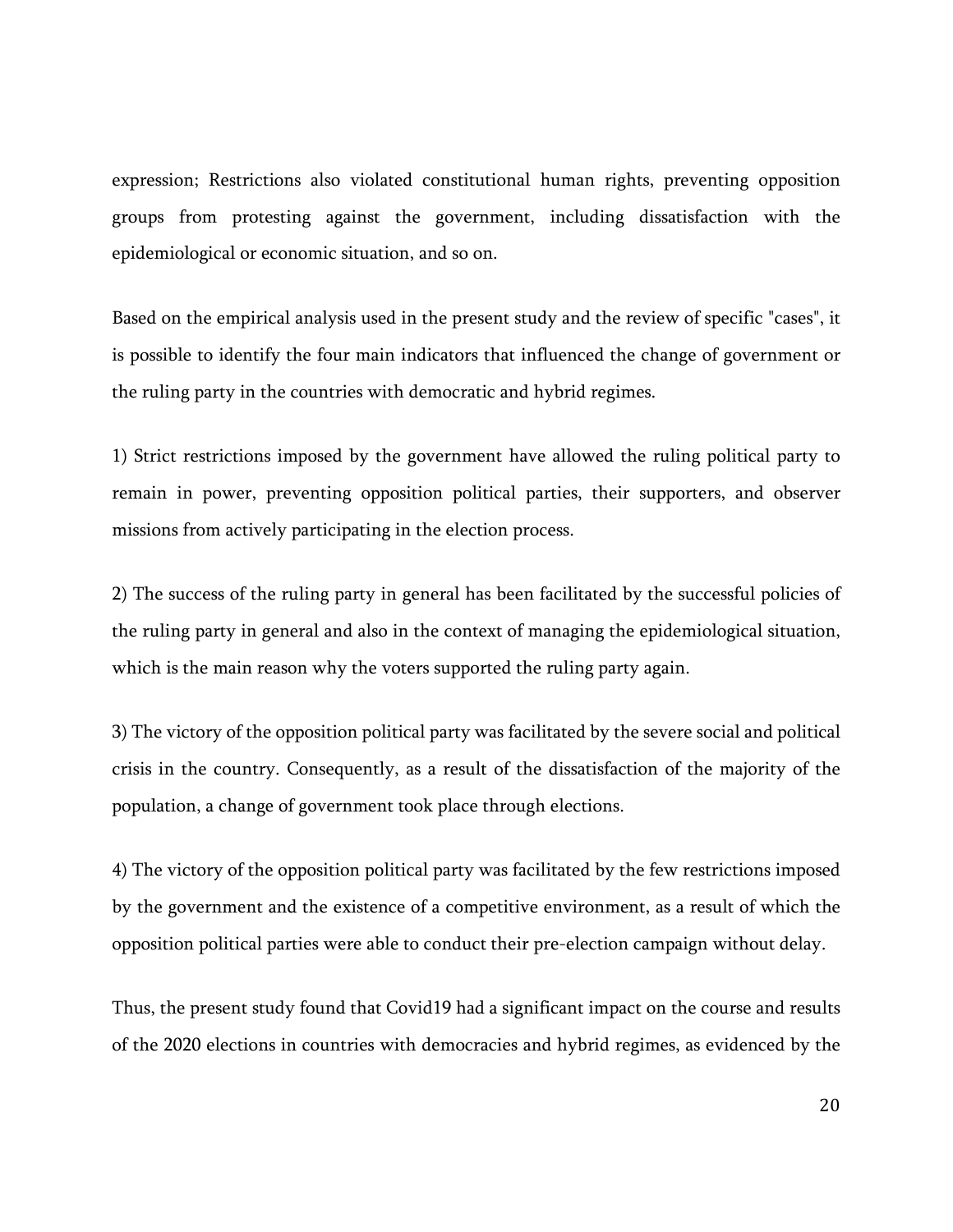percentage change of government during the study period. It is noteworthy that in some cases the authorities used the pandemic for their own political purposes and restricted human rights more than there was a real need for it. This has significantly damaged democratic values and set a dangerous precedent for large-scale restrictions imposed by the authorities, including endangering the electoral process and the activities of opposition political parties, especially during the recession of democracy in the world.

# References

ndi.org, "Serbia's June 2020 Elections"

https://www.ndi.org/sites/default/files/Serbia%E2%80%99s%20June%202020%20Elections%20Public %20Report.pdf

Mendee Jargalsaikhan, asiapacific.ca, "Democracy in the Time of Covid-19: Mongolia's Parliamentary Election", July 14, 2020

https://www.asiapacific.ca/publication/democracy-time-covid-19-mongolias-parliamentary-election

ec.europa.eu, "Key findings of the 2020 Report on Montenegro"

https://ec.europa.eu/commission/presscorner/detail/hr/country\_20\_1796

usnews.com, "Suriname's President Loses Election, Leaves Economic Chaos", June 16, 2020